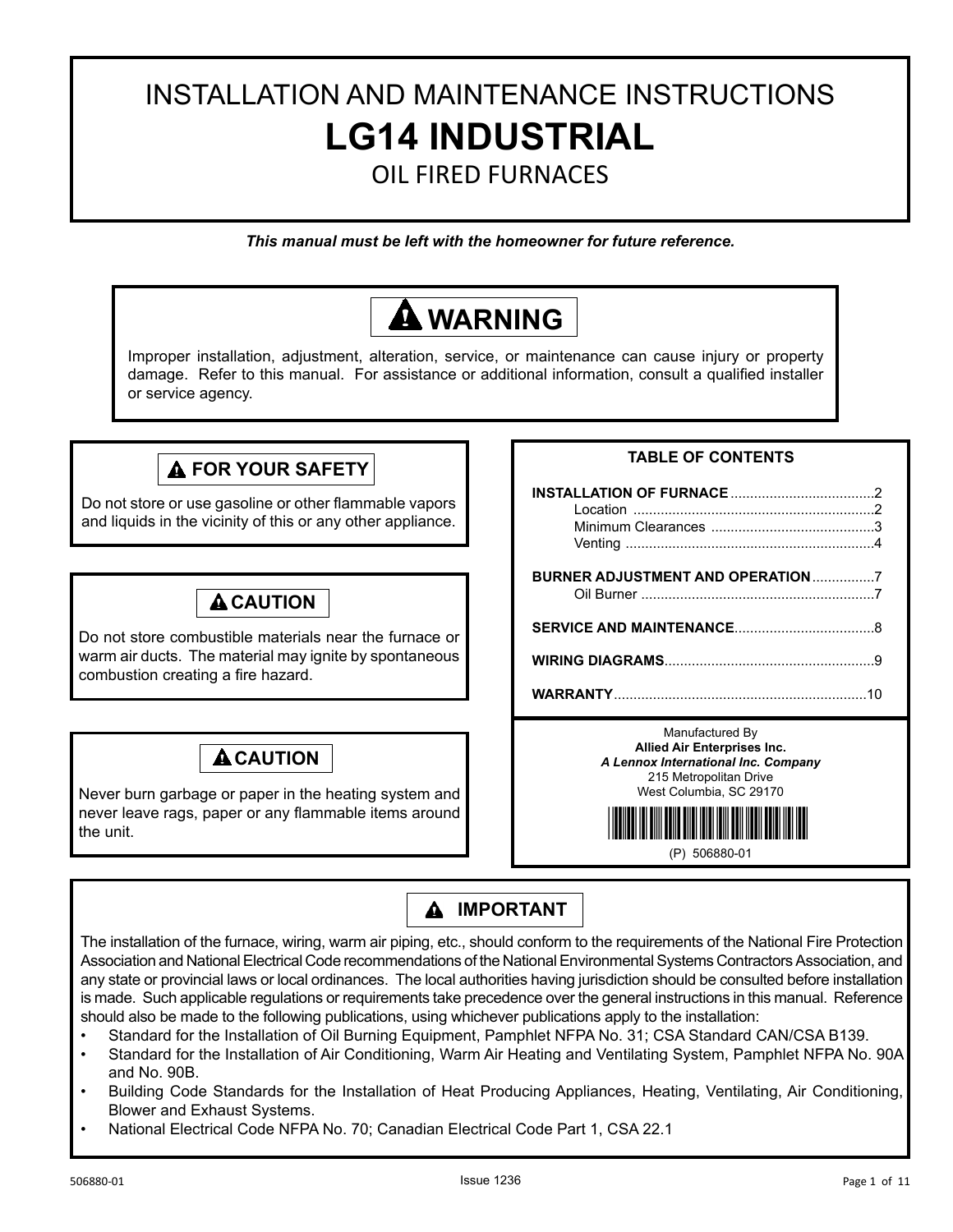# **INSTALLATION OF FURNACE**

Read all instructions before starting work so installation will conform to Underwriters' Laboratories or Canadian Standards Association requirements. The furnace must be level when placed on its foundation or in its suspended position. Using a carpenter's level, check the furnace in at least two directions. The weight must be distributed evenly before the duct work is attached.

# **General Information**

These furnaces may be installed in a vertical or horizontal (right or left hand discharge) position.

These units are supplied with two solid doors on the blower compartment, leaving the bottom open for return air. The return air may also be brought in either side by removing a door and sealing off the bottom with a fabricated sheet metal section.

An external filter compartment can be installed on either side of furnace when used as an upflow furnace. When furnace is used in a horizontal position, a filter compartment can be installed on either side or bottom of unit.

When there is no return air duct or filter compartment used, a return air grille should be used on either side of furnace. There must be at least 36" clearance between grille and wall. Return air ducts must be used when furnace is installed in a confined space so that burner will have enough combustion air supply to function properly.

Installation of a duct type distribution system should follow standard design procedure. The outlet air plenum should be the same size as the opening in furnace. When a return air duct is used it should be the same size as the return air opening.

### **Unpacking**

Unit is shipped from the factory in one package. The appropriate oil burner along with the appropriate draft control are shipped separately as kits. See Table 1 for a complete listing of the kits.

|                                | <b>Avaible Kits</b>                      |
|--------------------------------|------------------------------------------|
| <b>FURNACE</b><br><b>MODEL</b> | OIL BURNER &<br><b>DRAFT CONTROL KIT</b> |
| LG14-225/275B40                | $A_{501-1}$                              |
| LG14-350/450B60                | $A502-1$                                 |

**Table 1**

# **WARNING**

In any installation where damage from oil may occur, a drain pan must be installed. The drain pan must be large enough size to completely prevent any potential oil damage. The drain pan piping must be sized to drain the oil pump capacity and the piping must be routed to drain the oil back to the oil tank.

# **LOCATION**

Locate the furnace as centrally as possible so that all warm air ducts to the various rooms are nearly the same length. This allows each room to receive an equal and proper amount of heat. This may vary with each particular installation. Position the furnace so the pipe connection to the chimney will be of minimum distance and have a minimum of fittings.

If the equipment is installed in a furnace room, provide 1 square inch per 1000 BTU per hour input of free opening into the room for combustion air supply, or areas as specified by existing heating codes.

The installation must be such that all components are accessible for servicing. A minimum of 36" is recommended on one side of furnace for removing or servicing of blower assembly.

Installation on a combustible floor requires a 6" clearance from the floor.

**When accessibility clearances are greater than fire protection clearances, the accessibility clearances take precedence.** See Table 2 on page 3 for listing of minimum clearances for all models.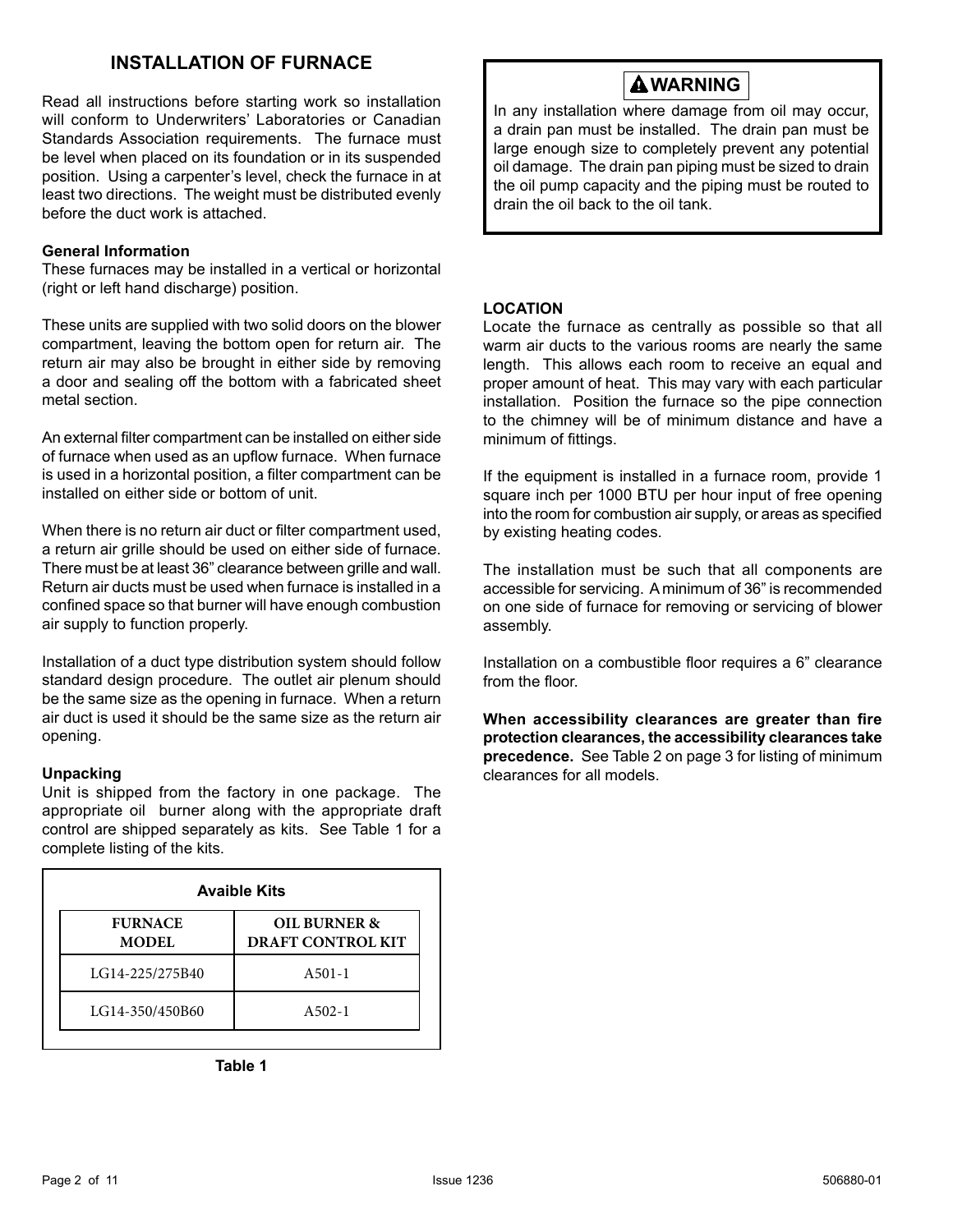# **Upflow Installation**

Refer to Table 2 for minimum clearances required.

### *Burner mounting procedure*

The oil burner incorporates a mounting flange on the blast tube that fits directly to the outer casing of the furnace (combustion chamber).

To mount the burner follow these steps:

- 1. Install the mounting gasket (supplied with the burner) around the burner blast tube and fit it flush to the mounting bracket. The burners use a die cut gasket and plate.
- 2. Remove the bottom 2 bolts and washers and the top 2 nuts and washers from the unit's burner entrance.
- 3. Insert the burner blast tube into the 5 3/4" hole which is the entrance to the combustion chamber.
- 4. Align the slots in the burner mounting plate over the unit's locating pins (threaded) so that the burner is in a straight vertical position. The burner blower will be on the bottom.
- 5. Install top 2 nuts and washers to secure the burner in place and then continue mounting procedure by installing bottom 2 bolts and washers.
- 6. Refer to the appropriate burner diagram for electrical hookup.

| <b>Minimum Clearances to Combustibles</b><br>(All Models) |                                 |
|-----------------------------------------------------------|---------------------------------|
| Furnace Sides/Top                                         | 6"                              |
| Plenum Sides/Top                                          | 6"                              |
| Front of unit (Burner Side)                               | 2.4"                            |
| Flue Pipe of Draft Control                                | $18"$ *                         |
| <b>Bottom</b>                                             | ሰ"<br>(Non-Combustible Floor)** |

\* The minimum clearance shown to the flue pipe may be reduced by using special protection permitted by local building codes and National Fire Protection Association Standards and CSA 139.

\*These units may be installed on a combustible floor only when a minimum of 6" of clearance is provided between the floor and the unit.

**Table 2**

# **Horizontal Installation**

The components as indicated in the following steps must be rotated for horizontal applications.

- 1. Install burner as shown in Figure 1. Follow the steps shown in **Upflow Installation**.
- 2. If oilers are provided on the blowers they must be rotated so they can be oiled.
- 3. If oilers are provided on motor, loosen bolts on resilient mount of motor and rotate so motor can be oiled.
- 4. Refer to Table 2 for minimum clearances required.

# **Horizontal Suspension**

Use channel iron supports and 3/4" pipes or 1/2" rods to suspend the furnace. Follow these steps to suspend the furnace (see Figure 1):

- 1. While furnace is in vertical position, remove bolts that hold corner post to hood and base. Use same bolts to secure channels to furnace.
- 2. Lay furnace down on channels. **Channels must be installed so that furnace is on top of channels.**
- 3. Use channels to hoist furnace in position for suspending.
- 4. Cut 3/4" pipe or 1/2" rods to length, threading end that goes through channel.
- 5. Use 1 flat washer and 2 nuts on each support rod. Use the 2nd nut for locking.



**Figure 1**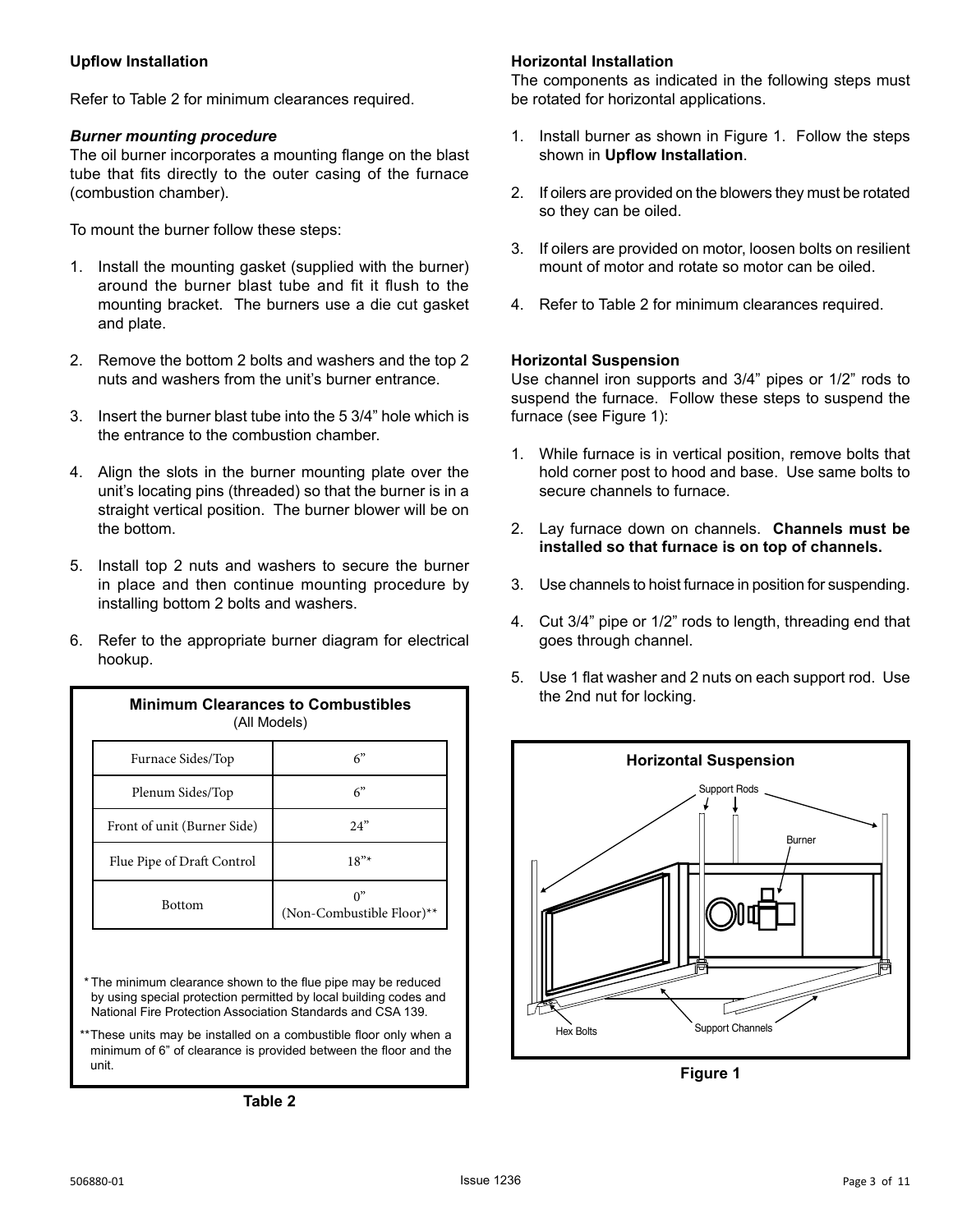It is very important that the furnace be exactly level since a level unit is necessary for proper fitting of parts. Using a carpenter's level, check the furnace in at least two directions. If the furnace is not level, place fireproof wedges or shims between the low side of the furnace and the floor and check again with the level. The weight of the unit must be distributed evenly on all four corners.

# **Air Conditioning**

# **WARNING**

When an air conditioning unit is used in conjuction with the furnace, the evaporator coil must be installed in the discharge (supply) air. Do not install an evaporator coil in the return air; excessive condensation will occur within the furnace.

# **VENTING**

# **WARNING**

Combustion air openings in the front of the furnace must be kept free of obstructions. Any obstruction will cause improper burner operation and may result in a fire hazard or injury.

# **WARNING**

The barometric control shall be in the same atmospheric pressure zone as the combustion air inlet to the furnace. Deviation from this practice will cause improper burner operation and may result in a fire hazard or injury.

# **Combustion & Ventilation Air**

Adequate provisions for combustion air, ventilation of furnace and dilution of the gases must be made. When a furnace is installed in an unconfined space in a building, it can be assumed that infiltration will be sufficient to supply the required air.

If the furnace is installed in a confined space and combustion air is taken from the heated space, the supply air and ventilating air must be through two permanent openings of equal area. A confined space is an area with volume less than 50 cubic feet per 1000 BTU per hour of the total input rating of all appliances installed in that space. One opening must be within 12 inches of the ceiling and the other within 12 inches of the floor. Each opening must have a minimum free area of at least 1 square inch per 1000 BTU per hour of the total input rating of all appliances within the space but not less than 100 square inches.

If the furnace is installed in a space within a building of tight construction, air must be supplied from outdoors. In this case, one opening shall be within 12 inches of the ceiling and the other within 12 inches of the floor. If vertical combustion air ducts are run, each opening must have a free area of at least 1 square inch per 4000 BTU per hour. If horizontal combustion air ducts are run, 1 square inch per 2000 BTU per hour of the total input rating of all appliances is required.

A return air duct system is recommended. Where there is no complete return air duct system, a return connection should be run full size to a location outside the confined space and completely sealed so that no air from the confined space can be circulated through the heating duct system.

# **Outdoor Make Up Air**

A minimum mixed return air temperature of 60-65° F must be maintained for outdoor make up air to prevent condensation and corrosion.

### **Chimney**

Before installing the furnace, a thorough inspection of the chimney should be made to determine whether repairs are necessary and that the chimney is of the proper size and constructed in accordance with the requirements of the **National Board of Fire Underwriters or Canadian Standards Association**. The smallest dimension of the chimney should be at least equal to the diameter of the flue pipe of the furnace. Be sure the chimney will produce a steady draft sufficient to remove all the products of combustion from the furnace. A fabricated vent system the same size as the flue outlet of the furnace may also be used. If a manufactured vent is used, it must be listed for use with oil fired equipment.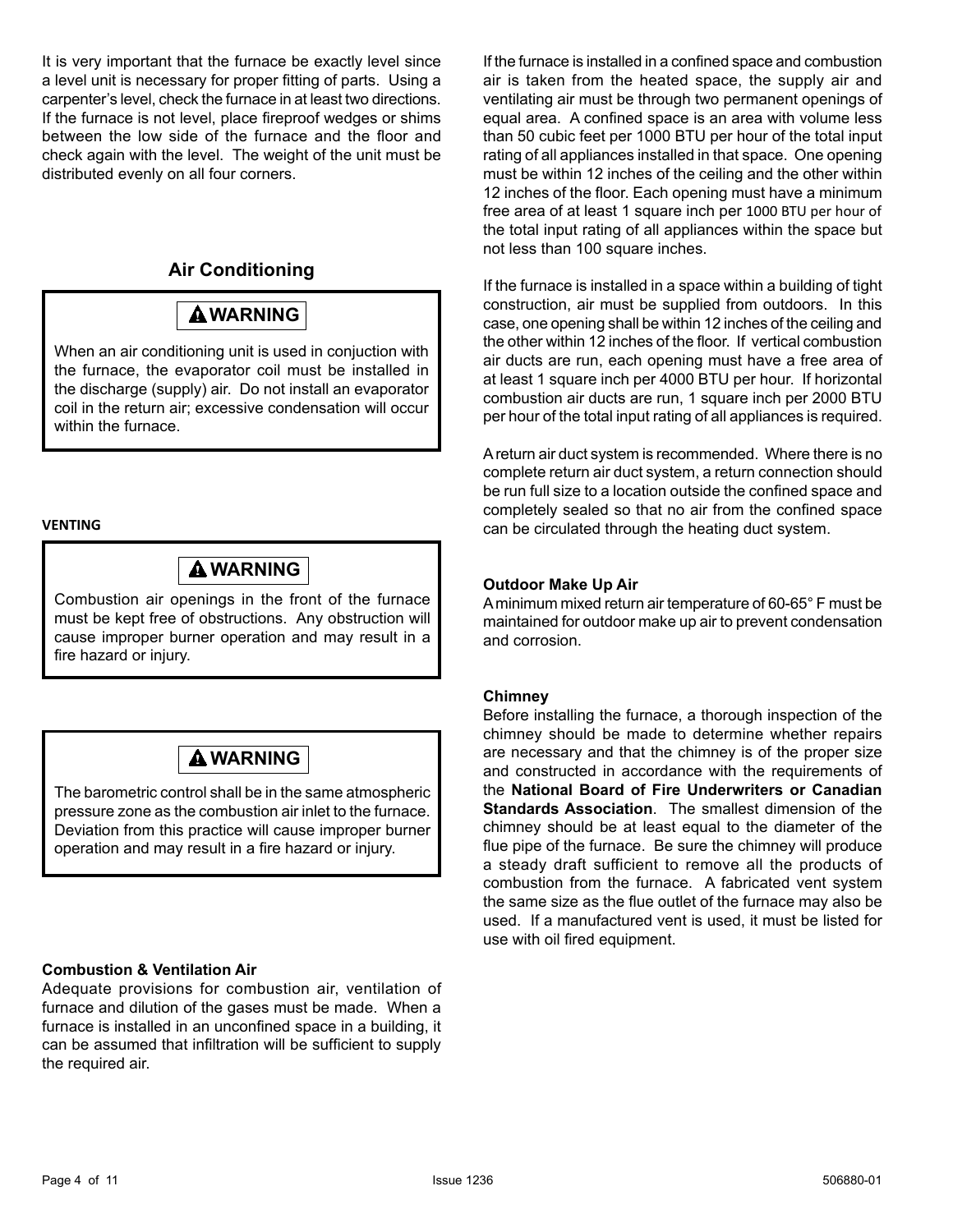# **Venting Instructions**

# **WARNING**

This furnace is certified for use with Type "L", Type "A" and "Factory-Built" chimneys. "B" vent must not be used with oil furnaces.

- 1. Local building codes may have more stringent installation requirements and should be consulted before installation of the unit.
- 2. The flue pipe should be as short as possible to do the job.
- 3. The flue pipe should not be smaller than the outlet diameter of the flue outlet of the furnace.
- 4. Single wall flue pipe should not run outside or through any unconditioned space.
- 5. The chimney should terminate 2 feet above the highest peak of a peaked roof, and 3 feet higher than a flat roof.
- 6. The flue pipe must not pass through a floor or ceiling. Clearances to single wall flue pipe should be no less than specified in Table 2 on page 3.
- 7. The flue pipe may pass through a wall where provisions have been made for a thimble as specified in the Standards of the **National Board of Fire Underwriters**. See Figure 2.



**Figure 2**

- 8. The flue pipe should slope upward toward the chimney on a horizontal run at least 1/4 inch to the foot and should be supported by something other than the furnace. See Figure 3 on page 6.
- 9. Extend the flue pipe into the chimney so that it is flush with the inside of the flue liner. Seal the joint between the pipe and the liner.
- 10. The furnace shall be connected to a factory-built chimney or vent complying with a recognized standard, or a masonry or concrete chimney lined with a lining material acceptable to the authority having jurisdiction.
- 11. When 2 or more appliances vent into a common flue, the area of the common flue should not be less than the area of the largest flue or vent connection plus 50 percent of the areas of the additional vents or flue connections. The chimney must be able to sufficiently vent all appliances operating at the same time.
- 12. **The flue pipe shall not be connected to a chimney flue serving a solid fuel appliance or any mechanical draft system.**
- 13. All unused chimney openings should be closed.
- 14. All vent pipe run through unconditioned areas or outside shall be constructed of factory-built chimney sections. See Figure 3 on page 6.
- 15. Where condensation of flue gases is apparent, the vent shall be constructed to prevent the condensation from entering the flue transition box opening. Provisions shall be made to drain off the condensate. See Figure 3 on page 6.
- 16. Vent connectors serving this appliance shall not be connected into any portion of mechanical draft systems operating under positive pressure.
- 17. Keep the area around the vent terminal free of snow, ice and debris.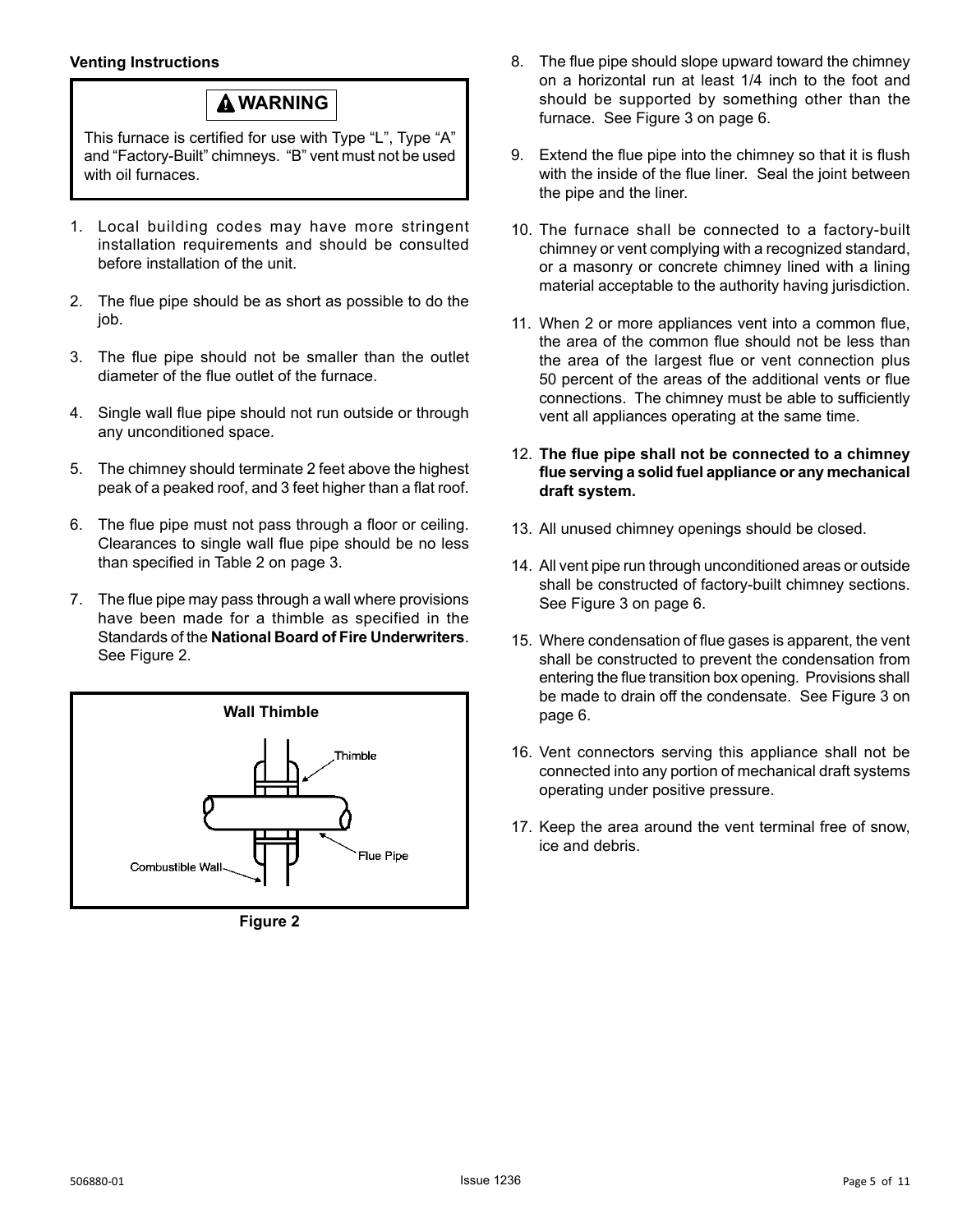# **Smoke Pipe and Draft Control**

Connect the furnace vent to the chimney with galvanized smoke pipe and fittings, maintaining full diameter of furnace vent throughout. No reduction in diameter of pipe is allowed. It is best to have the smoke pipe as short and direct as possible. The smoke pipe shall maintain a rise of at least 1/4" per foot. Install draft control at least 12" beyond the furnace.

### **Supply & Return Air Plenum**

Secure return air plenum to unit using sheet metal screws.

Follow these procedures when installing the supply air plenum:



**Figure 3**

- 1. Use sealing strips of fiberglass.
- 2. Attach the plenum to the furnace or evaporator cabinet with sheet metal screws.
- 3. Both supply and return air plenums shall be square and at least 18" long. They should be the same dimension as the furnace opening.
- 4. Install supply and return air ducts as desired.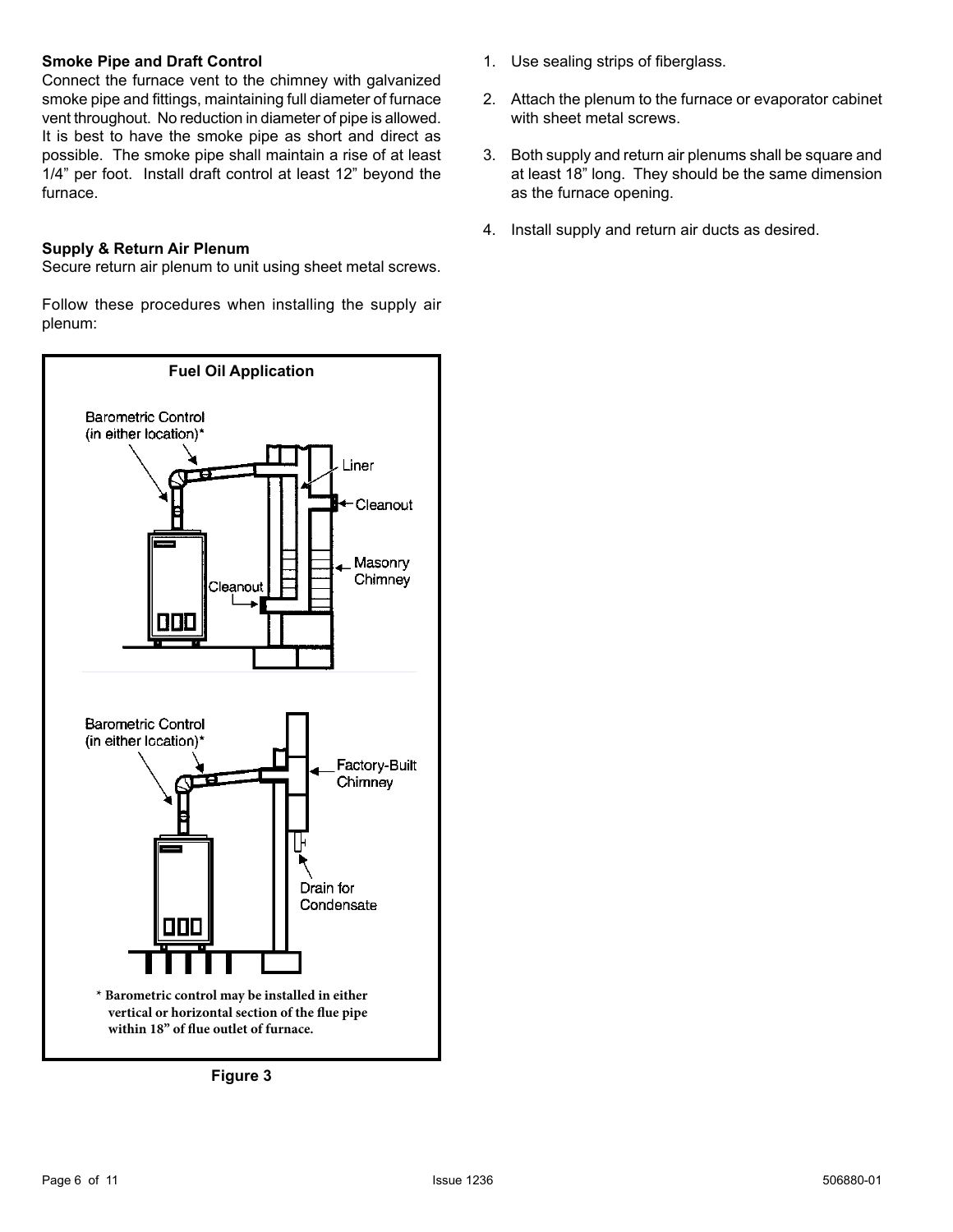### **Oil Supply and Filter Connection**

Continuous lengths of heavy wall copper tubing or steel pipe are recommended and should be installed under the floor or near walls to protect from damage. Do not run lines on floor joist or other reverberating surfaces. Always use flare fittings located in accessible places.

Oil filters are required and should be replaced yearly. It is recommended that 2 filters be used, 1 located at the tank and the other near the burner. 10 micron filters are recommended.

# **Fan & Limits**

The fan and limit switches are located in a position to give the unit the best protection and operation and do not require any change when unit is installed in horizontal position.

If a local requirement calls for a manual reset or any other type of limit or location, this control must be wired in series with the limits that are supplied on unit. If this is not followed, the warranty of heat exchanger and components are voided.

# **Electrical Wiring**

All wiring must conform to the **National Electrical Code**, the **Canadian Electrical Code** and any local codes. The only electrical connections required on these units are those from the power supply to the junction box on the unit and the 2 burner power supply lines. Refer to the wiring diagram provided on page 9 and those supplied with the burner.

### **Thermostat**

Locate the thermostat on an inside wall in a room usually occupied during the day at a height of 4 1/2 feet from the floor. Avoid direct sunlight or supply air from a register. Make sure the location is not adjacent to appliances such as ovens or lights.

Wire the thermostat with minimum of #18 AWG thermostat wire.

# **BURNER ADJUSTMENT AND OPERATION**

#### **Oil Burner Adjustment**

### **Refer to the manual supplied with the oil burner for more detailed instructions.**

The furnaces covered in this section are designed to operate at the following combustion settings for the most efficient operation. The following tests should be taken after 15 minutes of operation. A 5/16" diameter hole should be drilled in the flue pipe upstream of the barometric control, where the test samples can be taken.

- 1. Stack draft: -.08" WC
- 2. Smoke reading: 0 to trace on a smoke tester
- 3. CO<sub>2</sub>: 10% 11%
- 4. Stack temperatures: 350° 450° Net

# **Do not set air adjustment by observing flame. A smoke**  tester and CO<sub>2</sub> or O<sub>2</sub> analyzer must be used.

The nozzle should be replaced with the same type or one that is similar to the type listed on the label located on the front panel adjacent to the oil burner. Refer to Table 3 for the proper nozzle specifications for each unit.

# **Oil Burner Nozzle Specifications**

| MODEL           | <b>OUTPUT</b> | <b>NOZZLE</b> | <b>ANGLE</b> | <b>PATTERN</b> |
|-----------------|---------------|---------------|--------------|----------------|
| LG14-225/275B40 | 225,000       | $2.0$ GPH     | 70           | <b>SOLID</b>   |
|                 | 275,000       | 2.5 GPH       | 60           | <b>SOLID</b>   |
| LG14-350/450B60 | 350,000       | 3.0 GPH       | 70           | <b>SOLID</b>   |
|                 | 450,000       | 4.0 GPH       | 60           | SOLID          |

**Table 3**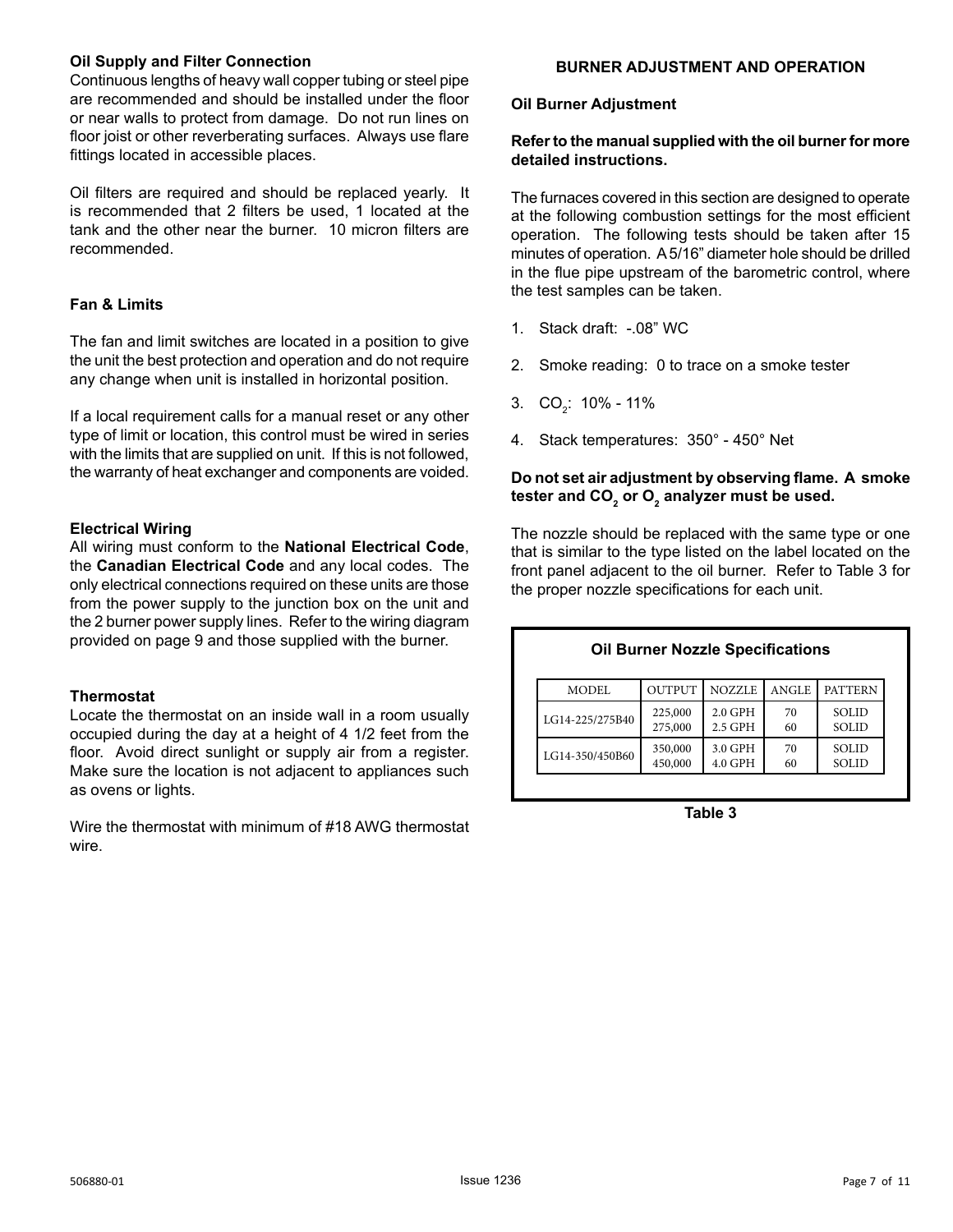#### **SERVICE AND MAINTENANCE**

### **Refer to the manual provided with the oil burner for information on settings of electrodes, nozzles and spinner locations.**

Low fire nozzle is installed in burner. High fire nozzle is separately packaged with burner. See the unit nameplate.

Before starting the unit, the necessary fuel and electrical connections should be made in accordance with the instructions provided in this manual.

To prepare unit for starting:

- 1. Make sure the thermostat is set below room temperature and the circuit breaker and fuel valves are on.
- 2. Bleed the fuel lines of air using the following procedure. After opening the bleed plug, set the thermostat to call for heat and allow the air and oil to bleed from the pump into a container. The safety switch may have to be reset several times to completely evacuate the system of air. After the fuel lines have been completely bled of air, close the bleed plug, turn the thermostat back and reset the safety switch. The unit should now be ready to start.

# *Sequence of Operation*

- 1. Set thermostat to call for heat.
- 2. The control will power the burner and oil valve, and the burner will start.
- 3. Air temperature will close fan switch, powering the blower motor. On units using a motor contactor, fan switch will energize the contactor coil and close contactor to power blower motor.

**Proper maintenance procedures, such as those outlined below, can reduce service problems and increase the life of the furnace.**

### **Lubrication**

For motor lubrication, refer to the lubrication instructions attached to the motor. For blower lubrication, refer to the lubrication instructions found on the blower housing.

# **Filters**

There are no set rules for how often filters need changing or cleaning. This will vary due to dirt content of the air under various conditions. Keeping filters clean will prolong the life of the heat exchanger and motors.

# **Heat Exchanger**

The heat exchanger should be checked yearly for dirt and carbon. The main drum can be cleaned through relief tube opening or burner opening. The secondary or tube section can be cleaned with a long handle wire brush. If the gasket is broken when the collector box is removed, replace with 1/8" x 1" insulated stripping.

# **Blower Assembly**

If unit is installed where there is a large amount of dirt in the air, blower wheels should be cleaned yearly or more if necessary. Dirt filled blades will cause reduced air delivery and poor operation of unit. To remove the blower assembly, remove the 4 screws that hold blower assembly in blower tracks. The blower assembly can be removed from either side. When blower assembly is replaced, fasten with same screws that were removed.

# **Burner and Fan**

The burner and fan should be cleaned yearly if installed where there is a large amount of dirt in the air.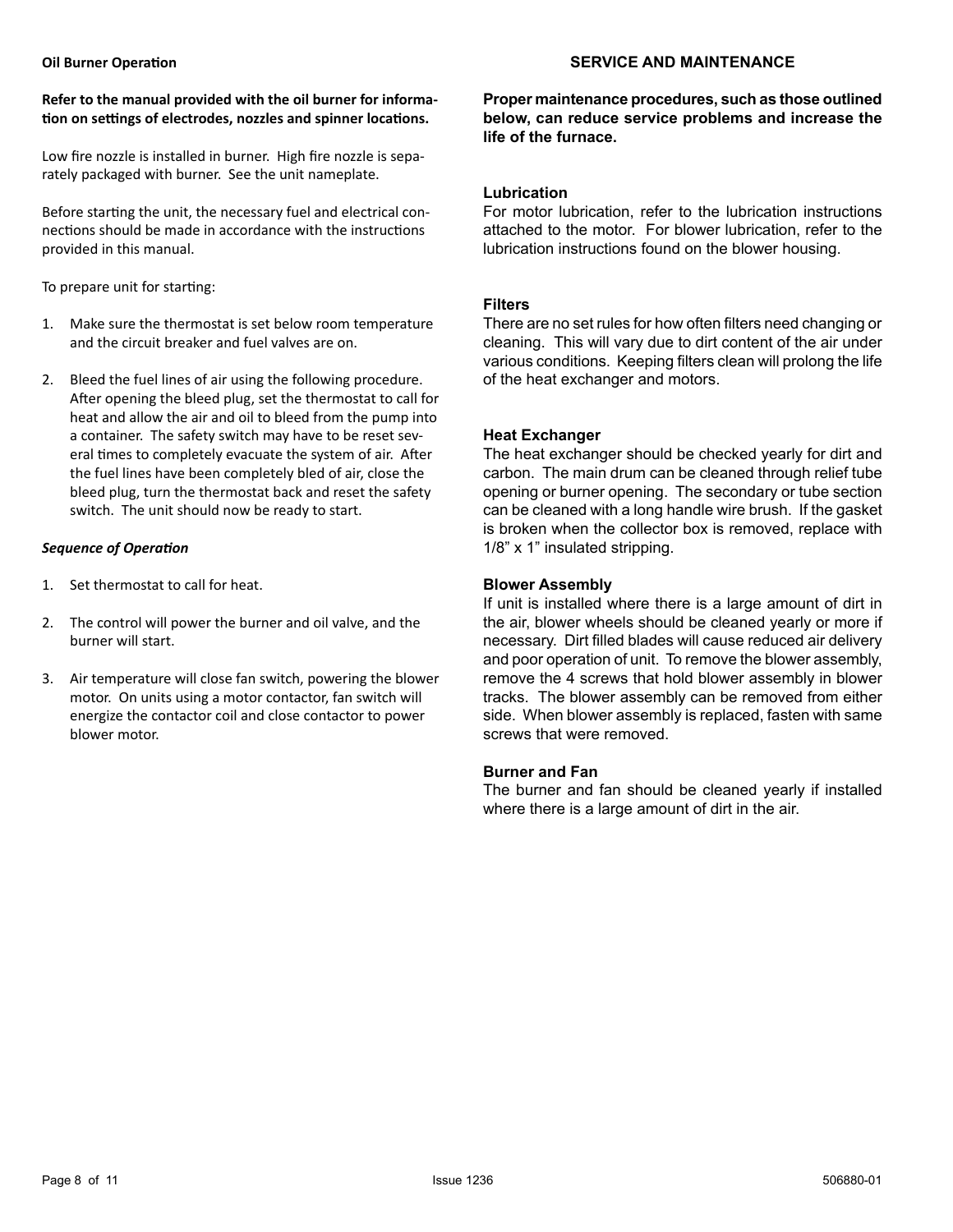

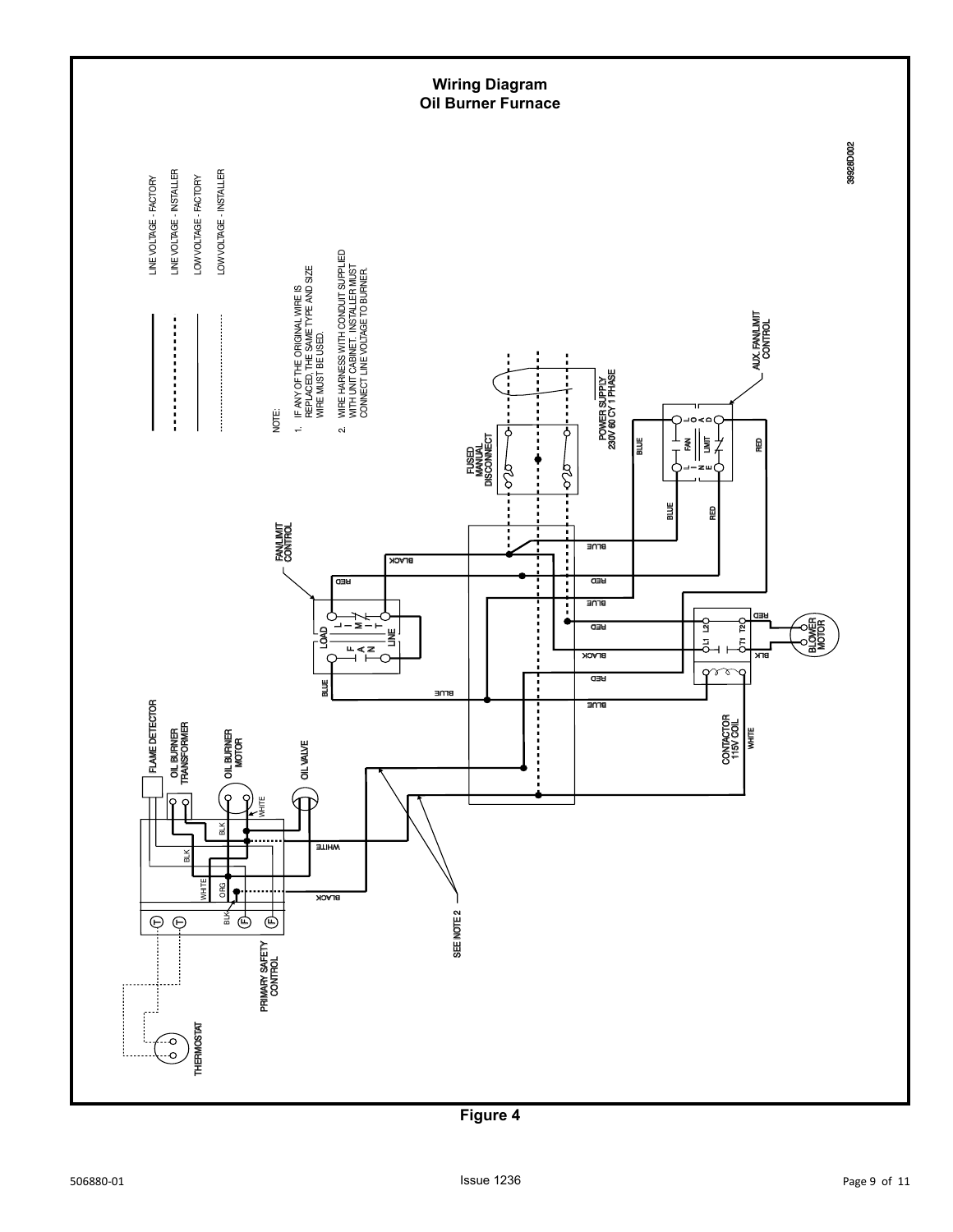| LF24 and TUA (Stainless -- All applications) -- Fifteen (15) years.<br>-- Ten (10) years.<br>EQUIPM<br>RGE13, RHP13 and RCE13 | FAILURE TO MAINTAIN YOUR EQUIPMENT WILL VOID THIS WARRANTY.<br>ENT LIMITED WARRANTY<br>APPLIES IN U.S.A. AND CANADA ONLY | NOTE - If the date of original installation cannot be verified, the warranty<br>period will be deemed to begin six (6) months after the date of manufac-<br>In the event that a component covered by this warranty is no longer available, the<br>manufacturer will, at its option, provide a free suitable substitute component or<br>allow the owner to purchase an equivalent new unit at a reduced price of 20 per-<br>cabinet pieces, air filters, driers, refrigerant, belts, wiring, fuses and unit<br>All repairs of covered components must be made with authorized service<br>censed professional installer (or equivalent) or service agency in accordance<br>with the unit installation, operation and maintenance instructions provided<br>cent of the list price in effect on the date of the failure. The owner must pay ship-<br>This new unit must be properly installed, operated and maintained by a li-<br>with each unit. Failure to provide maintenance per the manufacturer's instruc-<br>tions will void this warranty. The owner may be asked to provide written docu-<br>The following components are not protected by this warranty: cabinets,<br>parts by a licensed professional service contractor (or equivalent).<br>LD24 (Aluminized -- All applications) -- Two (2) years.<br>LD24 (Stainless -- All applications) -- Five (5) years.<br>mentation of annual and other periodic preventive maintenance.<br><b>Compressors:</b> 4SCU13LC, 4SHP13LC -- Five (5) years.<br>TSA, TPA -- Five (5) years.<br>KCA, KGA, KHA, TCA, TGA, THA -- Five (5) years.<br>RGE13, RHP13, RCE13 -- Five (5) years.<br>LG14 (All applications) -- Five (5) years.<br>ping charges and all other costs of warranty service.<br>LG14 - Three (3) years.<br>EXCLUDED COMPONENTS<br><b>COMPONENT AVAILABILITY</b><br>CARE OF EQUIPMENT<br>accessories.<br><b>REPAIRS</b><br>Burners:<br>ture. |           |
|-------------------------------------------------------------------------------------------------------------------------------|--------------------------------------------------------------------------------------------------------------------------|----------------------------------------------------------------------------------------------------------------------------------------------------------------------------------------------------------------------------------------------------------------------------------------------------------------------------------------------------------------------------------------------------------------------------------------------------------------------------------------------------------------------------------------------------------------------------------------------------------------------------------------------------------------------------------------------------------------------------------------------------------------------------------------------------------------------------------------------------------------------------------------------------------------------------------------------------------------------------------------------------------------------------------------------------------------------------------------------------------------------------------------------------------------------------------------------------------------------------------------------------------------------------------------------------------------------------------------------------------------------------------------------------------------------------------------------------------------------------------------------------------------------------------------------------------------------------------------------------------------------------------------------------------------------------------------------------------------------------------------------------------------------------------------------------------------------------------------------------------------------------------------------------------|-----------|
|                                                                                                                               |                                                                                                                          | begins with the date of<br>date of the original unit<br>urer's recommendations. If, during this period, a covered component fails<br>ecause of a manufacturing defect, the manufacturer will provide a free<br>istallation, when installed and operated in accordance with the manufac-<br>covered by the Limited<br>he covered equipment and covered components are warranted by the<br>splacement part to the owner. The owner must pay shipping charges and<br>ackaged Equipment: KCA, KGA, KHA, TCA, TGA, THA, RGE13, RHP13, RCE13.<br>his limited warranty provides extended coverage on the components<br>warranty period for the<br>Init/Duct Heaters: LD24 (all units), LF24 and TUA (100,000 to 400,000 btuh units).<br>KGA and TGA (Stainless -- All applications) -- Fifteen (15) years.<br>KGA and TGA (Aluminized -- All applications) -- Ten (10) years.<br>LF24 and TUA (Aluminized -- All applications) -- Ten (10) years.<br><b>INE (1) YEAR COVERAGE -- ALL APPLICATIONS</b><br>lectric Heat Sections: AECB29, ECH16, EH17, ECH24.<br>ranufacturer for a period of one (1) year from the<br>ne original unit installation and represents the total<br>utlined below. The extended warranty coverage<br>he following heating and cooling equipment is<br>ir Handlers: ACBX32, CB17, CBH17, TAA<br>ondensing Units: 4SCU13LC, TSA<br>Il other costs of warranty service.<br>leat Pumps: 4SHP13LC, TPA.<br><b>XTENDED COVERAGE</b><br><b>COVERED EQUIPMENT</b><br>vaporator Coils: C17.<br>pecific component.<br><b>iil Furnaces: LG14</b><br>leat Exchangers:<br>Varranty                                                                                                                                                                                                                                                                                                                |           |
| Page 10 of 11<br>Issue 1236                                                                                                   |                                                                                                                          |                                                                                                                                                                                                                                                                                                                                                                                                                                                                                                                                                                                                                                                                                                                                                                                                                                                                                                                                                                                                                                                                                                                                                                                                                                                                                                                                                                                                                                                                                                                                                                                                                                                                                                                                                                                                                                                                                                          | 506880-01 |